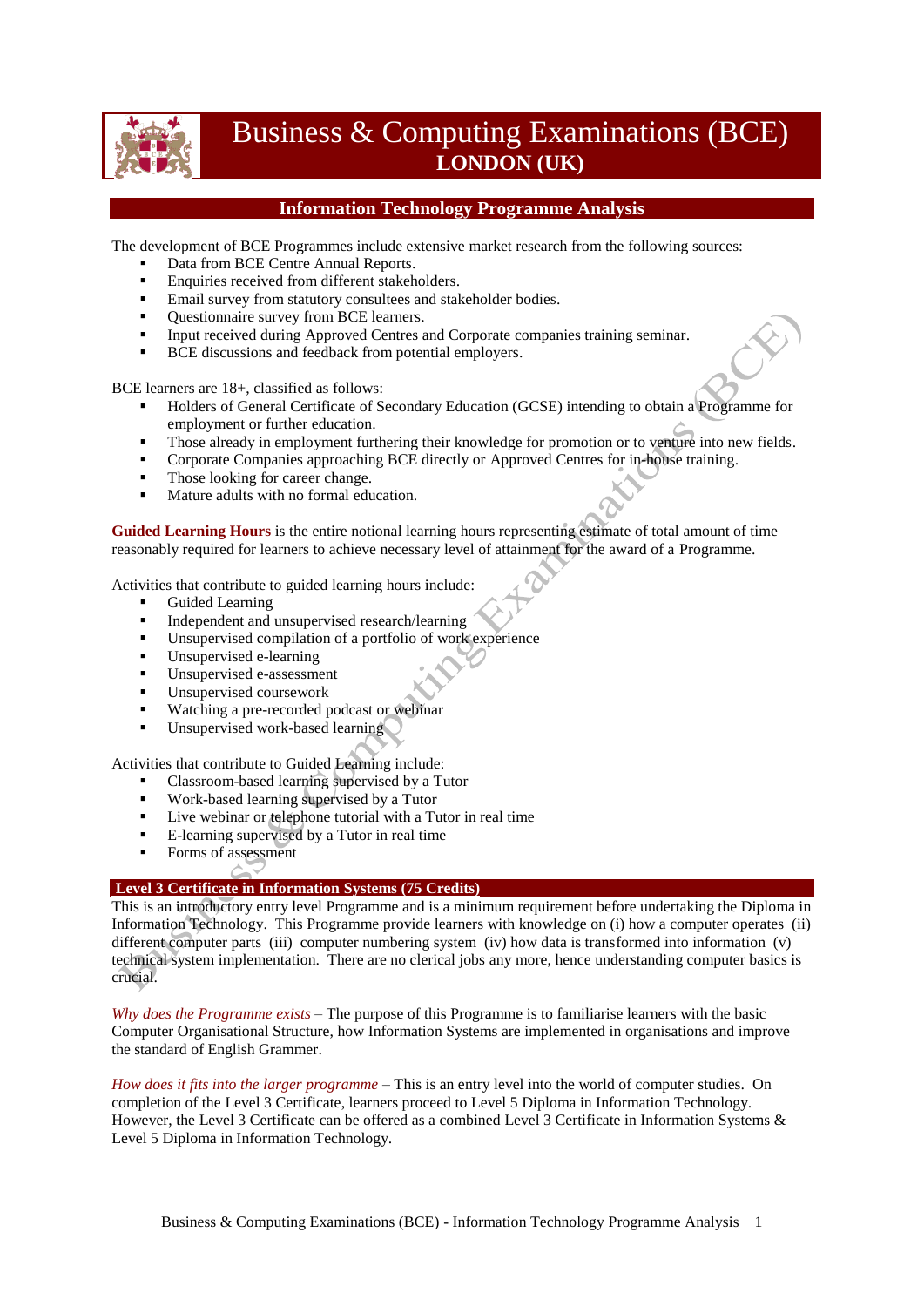*For who it was designed* – The Programme is designed for 18 year olds and above, with little or no computing knowledge.

*How it will benefit learners* – The importance of computer basics, information systems and business English cannot be over emphasised, everything we do on a daily basis – be it personal or professional, revolves somehow on computing and information issues – from topping up a mobile phone to withdrawing cash from the cash machine; at the same time globalisation and web has made the world smaller, making our standard of English and Reports we produce visible across the globe.

#### *Units:*

- Introduction to Computers
- Business Information Systems
- $\bullet$  Business English & Report Writing

**Introduction to Computers** - there are different models of computers and each is made up of many parts. There are many questions a new computer user can ask; how does the computer startup; what causes errors when working on the computer; how does the computer save work, print or store programs?

**Business Information Systems** - an information system is a collection of methods, practices, algorithms and methodologies that transforms data into information. It provides a sound foundation in business, technical and human issues of information systems design, development and management.

**Business English & Reporting** - every business produces documents. Report writing is at the core of business activities and functionalities; everything rotates around it. Producing documents with grammatical errors and unstructured reports lead to wrong interpretations, waste of time and losses.

| Unit                               | <b>Pre-requisite</b> | Core-requisite                | <b>Guided</b><br><b>Learning</b><br>Hours $()$ | <b>Number</b><br>of<br><b>Credits</b> |
|------------------------------------|----------------------|-------------------------------|------------------------------------------------|---------------------------------------|
| Introduction to                    | None                 | A minimum of 3 GCSEs at grade | 200                                            | 20                                    |
| Computers                          |                      | C or higher. .                |                                                |                                       |
| <b>Business Information</b>        | None                 | A minimum of 3 GCSEs at grade | 200                                            | 20                                    |
| <b>Systems</b>                     |                      | C or higher                   |                                                |                                       |
| Business English $\&$              | None                 | A minimum of 3 GCSEs at grade | 200                                            | 20                                    |
| <b>Report Writing</b>              |                      | C or higher.                  |                                                |                                       |
| Coursework (Project) for all units |                      |                               | 150                                            | 15                                    |

| <b>Rules of combination:</b> | All units are mandatory |
|------------------------------|-------------------------|
| <b>Age Group:</b>            | $18+$                   |
| <b>Programme Type:</b>       | Vendor/Industry         |
|                              |                         |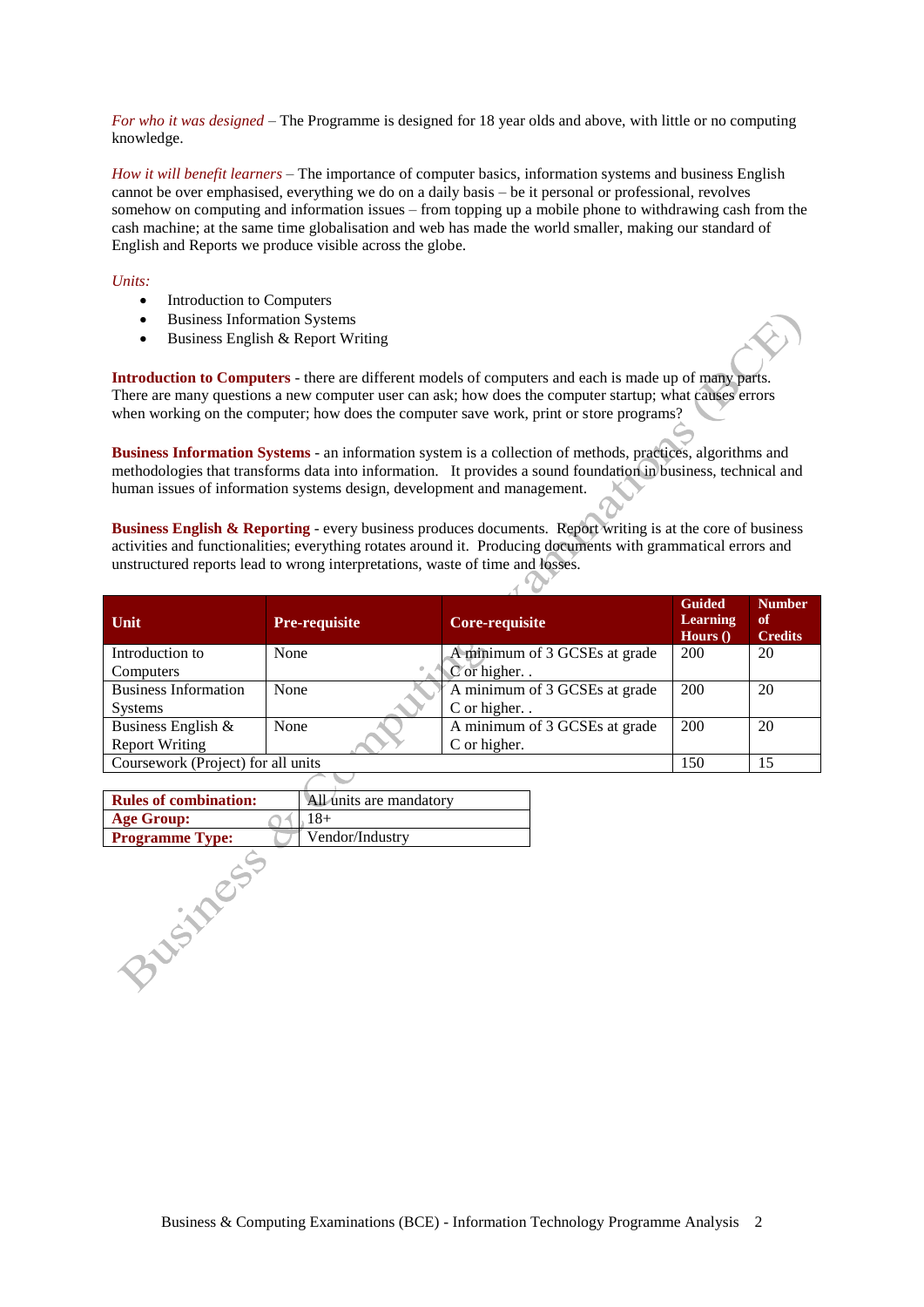|     |                                                          |                |                 |                 | <b>Notional Learning Hours</b> |                   |                   |                 |
|-----|----------------------------------------------------------|----------------|-----------------|-----------------|--------------------------------|-------------------|-------------------|-----------------|
|     | <b>Unit Titles</b>                                       | <b>Credits</b> | <b>Guided</b> / | Independent     | <b>Research</b>                | <b>Assessment</b> | <b>Coursework</b> | <b>Total</b>    |
|     |                                                          |                | <b>Contact</b>  | <b>Learning</b> | <b>Activities</b> /            | (self/class)      |                   |                 |
|     |                                                          |                | <b>Learning</b> |                 | <b>Group Work</b>              |                   |                   |                 |
| -01 | Computer components                                      | 2.0            |                 |                 |                                |                   |                   | 20              |
| 02  | Computer data format and representation                  | 2.0            |                 |                 |                                |                   |                   | 20              |
| 03  | Computer hardware devices                                | 2.0            |                 |                 |                                |                   |                   | 20              |
| 04  | Internet Service Providers and the Web                   | 2.0            |                 |                 |                                |                   |                   | 20              |
| 05  | Computer applications and system software                | 2.0            |                 |                 |                                |                   |                   | 20              |
| -06 | System Software and how it interacts with other programs | 2.0            |                 |                 |                                |                   |                   | 20              |
| 07  | Computer motherboard and components                      | 2.0            |                 |                 |                                |                   |                   | 20              |
| 08  | Local Area Network architecture                          | 2.0            |                 |                 |                                |                   |                   | 20              |
| 09  | Mobile computing and associated devices and programs     | 2.0            |                 |                 |                                |                   |                   | 20              |
| 10  | Internet security issues                                 | 2.0            |                 |                 |                                |                   |                   | $\overline{20}$ |
|     |                                                          | <b>20.0</b>    | 80              |                 |                                |                   |                   | 200             |

### **Introduction to Computers Learning Hours Information Sheet**

### **Business Information Systems Learning Hours Information Sheet**

|     |                                                     |                | <b>Notional Learning Hours</b> |                    |                     |                   |                   |              |
|-----|-----------------------------------------------------|----------------|--------------------------------|--------------------|---------------------|-------------------|-------------------|--------------|
|     | <b>Unit Titles</b>                                  | <b>Credits</b> | Guided /                       | <b>Independent</b> | <b>Research</b>     | <b>Assessment</b> | <b>Coursework</b> | <b>Total</b> |
|     |                                                     |                | <b>Contact</b>                 | <b>Learning</b>    | <b>Activities /</b> | (self/class)      |                   |              |
|     |                                                     |                | <b>Learning</b>                |                    | <b>Group Work</b>   |                   |                   |              |
| 01  | <b>Information Systems: Concepts and Management</b> | 2.0            | 8                              | <sub>0</sub>       |                     |                   |                   | 20           |
| 02  | The Modern Organisation in the Digital Economy      | 2.0            |                                |                    |                     |                   |                   | 20           |
| 03  | Ethics, Privacy and Information Security            | 2.0            | O                              |                    |                     |                   |                   | 20           |
| 04  | Data and Knowledge Management                       | 2.0            | 8                              |                    |                     |                   |                   | 20           |
| 05  | <b>Network Computing</b>                            | 2.0            | 8                              |                    |                     |                   |                   | 20           |
| 06  | E-business & E-Commerce                             | 2.0            |                                |                    |                     |                   |                   | 20           |
| 07  | Wireless, mobile computing and mobile commerce      | 2.0            | 8                              | n                  |                     |                   |                   | 20           |
| 08  | <b>Organisational Information Systems</b>           | 2.0            |                                | n                  |                     |                   |                   | 20           |
| -09 | <b>Managerial Support Systems</b>                   | 2.0            |                                | h                  |                     |                   |                   | 20           |
| 10  | <b>Acquiring IT Applications</b>                    | 2.0            | <u>8</u>                       | <sub>0</sub>       |                     |                   |                   | 20           |
|     |                                                     | 20.0           | 80                             |                    |                     |                   |                   | 200          |
|     |                                                     |                |                                |                    |                     |                   |                   |              |
|     |                                                     |                |                                |                    |                     |                   |                   |              |
|     |                                                     |                |                                |                    |                     |                   |                   |              |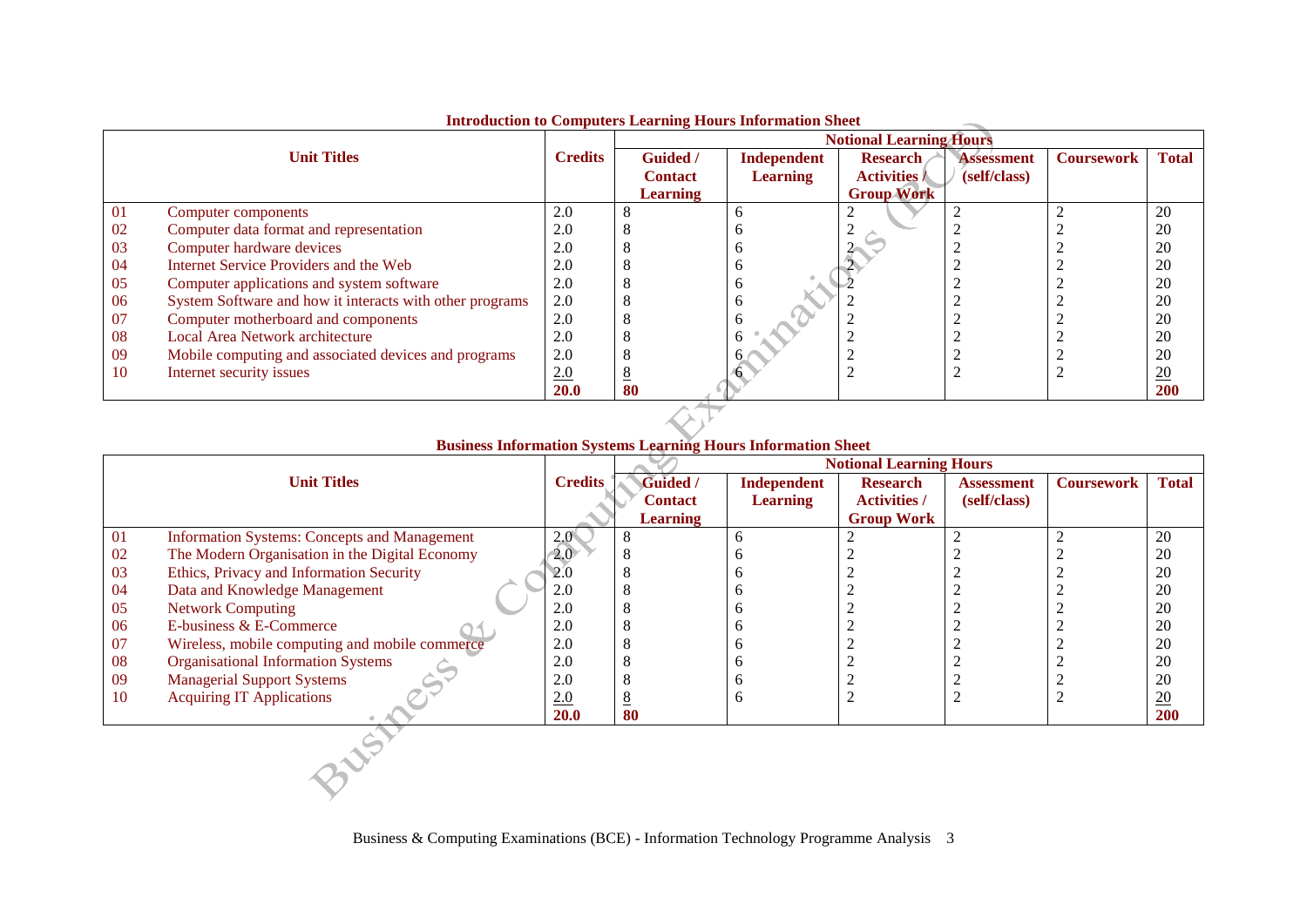|           | <b>Business English &amp; Report Writing Learning Hours Information Sheet</b> |                |                 |                 |                                |                   |                   |                  |
|-----------|-------------------------------------------------------------------------------|----------------|-----------------|-----------------|--------------------------------|-------------------|-------------------|------------------|
|           |                                                                               |                |                 |                 | <b>Notional Learning Hours</b> |                   |                   |                  |
|           | <b>Unit Titles</b>                                                            | <b>Credits</b> | <b>Guided</b> / | Independent     | <b>Research</b>                | <b>Assessment</b> | <b>Coursework</b> | <b>Total</b>     |
|           |                                                                               |                | <b>Contact</b>  | <b>Learning</b> | <b>Activities</b> /            | (self/class)      |                   |                  |
|           |                                                                               |                | <b>Learning</b> |                 | <b>Group Work</b>              |                   |                   |                  |
| 01        | Speech vocabulary and grammar classification of words                         | 2.0            | 8               | n               |                                |                   |                   | 20               |
| 02        | Developing sentences                                                          | 2.0            | ◠               |                 |                                |                   |                   | 20               |
| 03        | Functions of nouns in a sentence                                              | 2.0            | 8               | n               |                                |                   |                   | 20               |
| -04       | Grammatical rules of compound, possessive nouns,                              | 2.0            | 8               | h               |                                |                   |                   | 20               |
|           | punctuation and capitalisation                                                |                |                 |                 |                                |                   |                   |                  |
| 05        | Personal pronoun and other classifications of pronouns                        | 2.0            | 8               |                 |                                |                   |                   | 20               |
| 06        | Role of verbs and what tense of a verb helps identify                         | 2.0            | 8               |                 |                                |                   |                   | 20               |
| 07        | Subject-verb rules and functions of adjectives                                | 2.0            | 8               |                 |                                |                   |                   | 20               |
| 08        | Functions of adverbs and the use of prepositions                              | 2.0            | 8               |                 |                                |                   |                   | 20               |
| -09       | Implementing conjunctions                                                     | 2.0            | 8               |                 |                                |                   |                   | 20               |
| <b>10</b> | Punctuation rules and different numbering systems                             | 2.0            | $8\overline{8}$ | n               |                                |                   |                   | $\underline{20}$ |
|           |                                                                               | <b>20.0</b>    | 60              |                 |                                |                   |                   | 200              |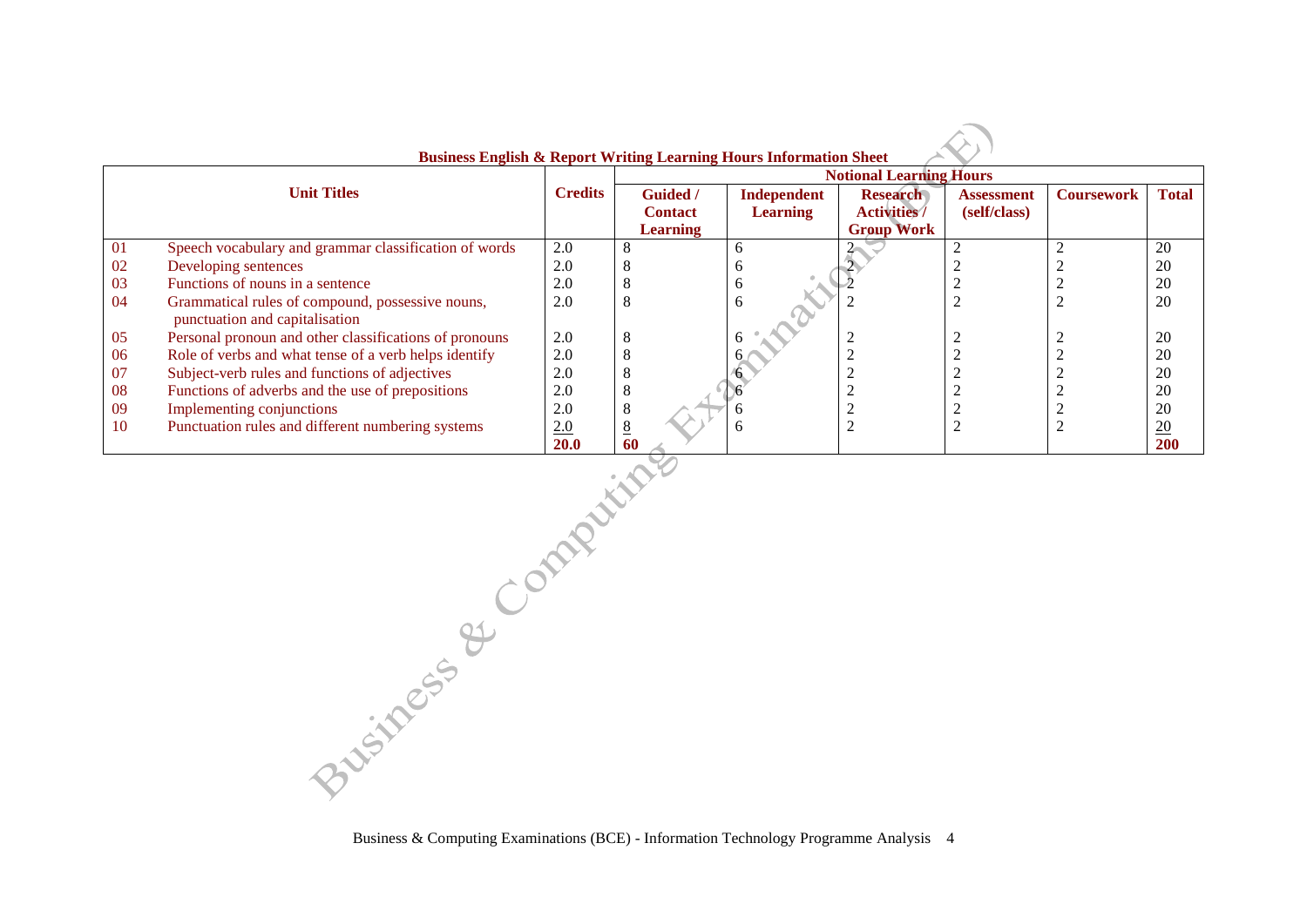### **Level 5 Diploma in Information Technology (127 Credits)**

The Level 5 Diploma in Information Technology (IT) is mainly used as an entry level to the different computing Programmes. On completion of the Level 5 Information Technology Programme, learners can advance themselves by choosing Computer Science, Networking (Networking Basics; PC Engineering & Structured Cabling; Routing; Unix or Windows), Web Design, Graphic Design, Programming or Database. Another option is to diversify into Business by choosing Accounting, Business Administration, Project Management, Business Economics, Management, Human Resources, Marketing, Finance, Administrative or Hospitality.

*Why does the Programme exists* – This is a hands-on Programme which covers Windows Operating Systems, Word, Excel, Access and PowerPoint. These computer application programs are used on a daily basis in each and every organisation, hence they are vital. Nowadays there are no clerical jobs any more, knowledge of application packages is considered as minimum requirement for most office jobs.

*How it fits into the larger programme* – This is a Level 5 Programme. On completion of the Level 3 Certificate in Information Systems, learners proceed to the Level 5 Diploma in Information Technology. However, this Programme is normally taken as a combined Level 3 Certificate in Information Systems and Level 5 Diploma in Information Technology.

*For whom it was designed* – The Level 5 Diploma in Information Technology is designed for anybody who wants to learn computer application programs. This Programme is also used as a base or minimum requirement for pursuing other BCE Level 4, 5 and 6 computing Programmes.

*How it will benefit learners* – Learners are involved in significant hands-on labs using Windows Operating System, Word, Excel, Access and PowerPoint application programs used in 95% of organisations, which makes<br>
it vital.<br>
Units:<br>
• Windows Operating Systems<br>
• Microsoft Word<br>
• Microsoft Access<br>
• Microsoft Pit vital.

#### *Units:*

- Windows Operating Systems
- Microsoft Word
- Microsoft Excel
- Microsoft Access
- Microsoft PowerPoint

**Windows Operating Systems** - an operating system is a program designed to run other programs on a computer. In a computer the operating system is the most important program. It is considered the backbone of a computer, managing both software and hardware resources. An operating system is responsible for everything from the control and allocation of memory to recognising input from external devices and transmitting output to computer displays. It also manages files on computer hard drives keeping track of files and directories on the disk and control peripherals, like printers and scanners. The operating system is the most important program that runs on a computer. Every general-purpose computer must have an operating system to run other programs. Operating system influences the performance of all software on a computer. Without the knowledge on functions and operations of an operating system, there is no point in pursuing computer learning.

**Microsoft Word** - A word processor generally refers to a WYSIWYG ("What You See Is What You Get") system where the formatting takes place as text is entered; no further processing is needed prior to sending work to a printer. Microsoft Word is the most used word processor; used for producing documents and reports.

**Microsoft Excel** - A spreadsheet is the computer equivalent of a paper ledger sheet used for number calculations. It consists of a grid made from columns and rows. It is an environment that can make number manipulation easy and somewhat painless. Excel is without doubt a very powerful spreadsheet application and arguably the best in the world.

**Microsoft Access** - Microsoft Access is an application used to create small and midsize computer desktop databases for the Microsoft Office packages. It can also be used as a database server for web-based applications.

**Microsoft PowerPoint** - PowerPoint is a presentation software program that is part of the Microsoft Office package. PowerPoint uses a graphical approach to presentations in the form of slide shows that accompany the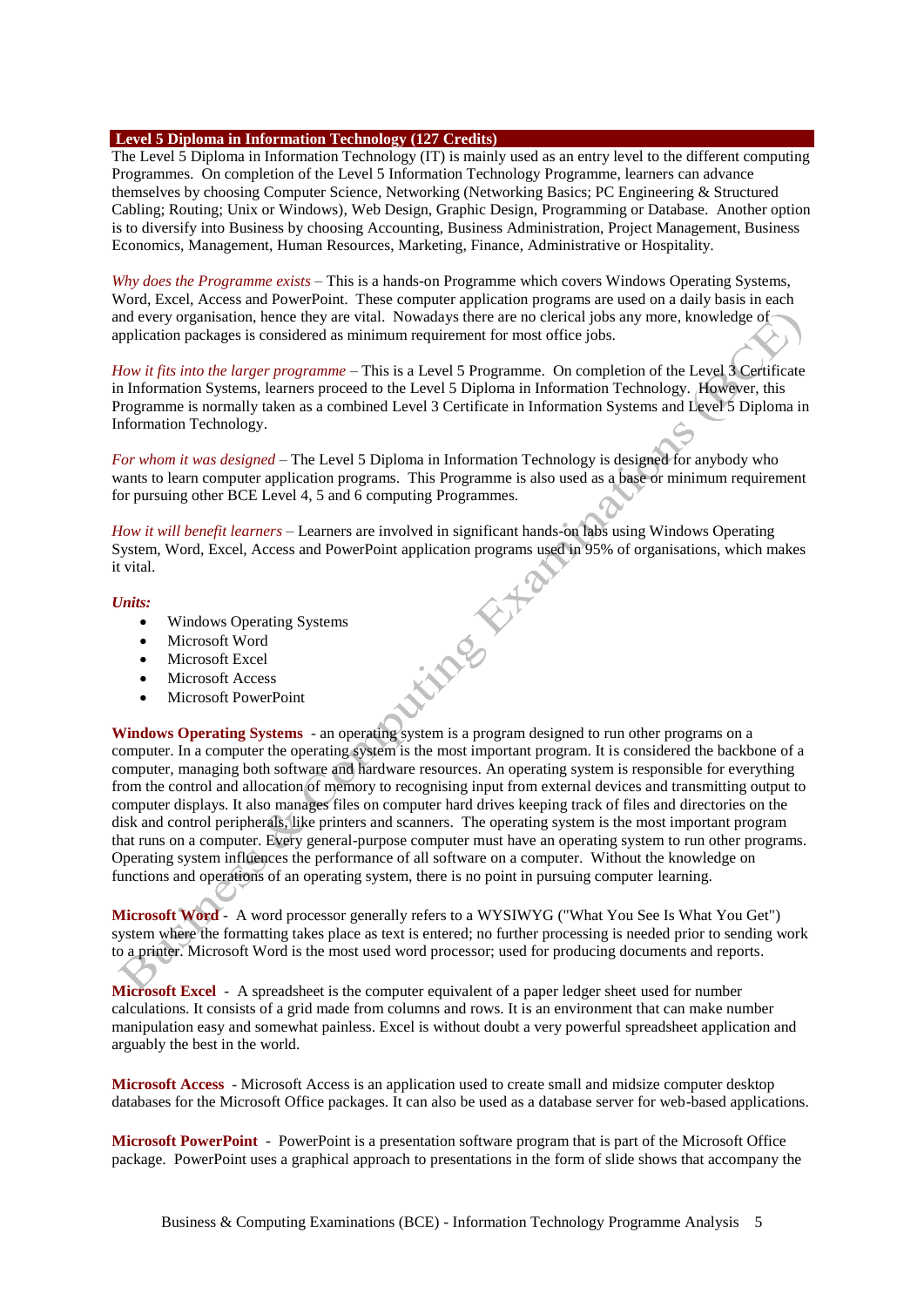oral delivery of a topic. This program is widely used in businesses and classrooms and is an effective tool when used for training purposes.

| Unit                               | <b>Pre-requisite</b> | Core-requisite                     | <b>Guided</b><br><b>Learning</b><br>Hours $()$ | <b>Number</b><br>of<br><b>Credits</b> |
|------------------------------------|----------------------|------------------------------------|------------------------------------------------|---------------------------------------|
| <b>Windows Operating</b>           | Computer basics.     | A pass or higher in Certificate in | 200                                            | 20                                    |
| System                             |                      | Information Systems or equivalence |                                                |                                       |
| PowerPoint                         | Computer basics.     | A pass or higher in Certificate in | 200                                            | 20                                    |
|                                    |                      | Information Systems or equivalence |                                                |                                       |
| Word                               | Computer basics.     | A pass or higher in Certificate in | 220                                            | 22                                    |
|                                    |                      | Information Systems or equivalence |                                                |                                       |
| Excel                              | Computer basics.     | A pass or higher in Certificate in | 220                                            | 22                                    |
|                                    |                      | Information Systems or equivalence |                                                |                                       |
| Access                             | Computer basics.     | A pass or higher in Certificate in | 240                                            | ⁄24                                   |
|                                    |                      | Information Systems or equivalence |                                                |                                       |
| Coursework (Project) for all units |                      |                                    | 190                                            | 19                                    |

| <b>Rules of combination:</b> | All units are mandatory |
|------------------------------|-------------------------|
| <b>Age Group:</b>            | 18+                     |
| <b>Programme Type:</b>       | Vendor/Industry         |

Business & Computing Examinations (BCE) - Information Technology Programme Analysis 6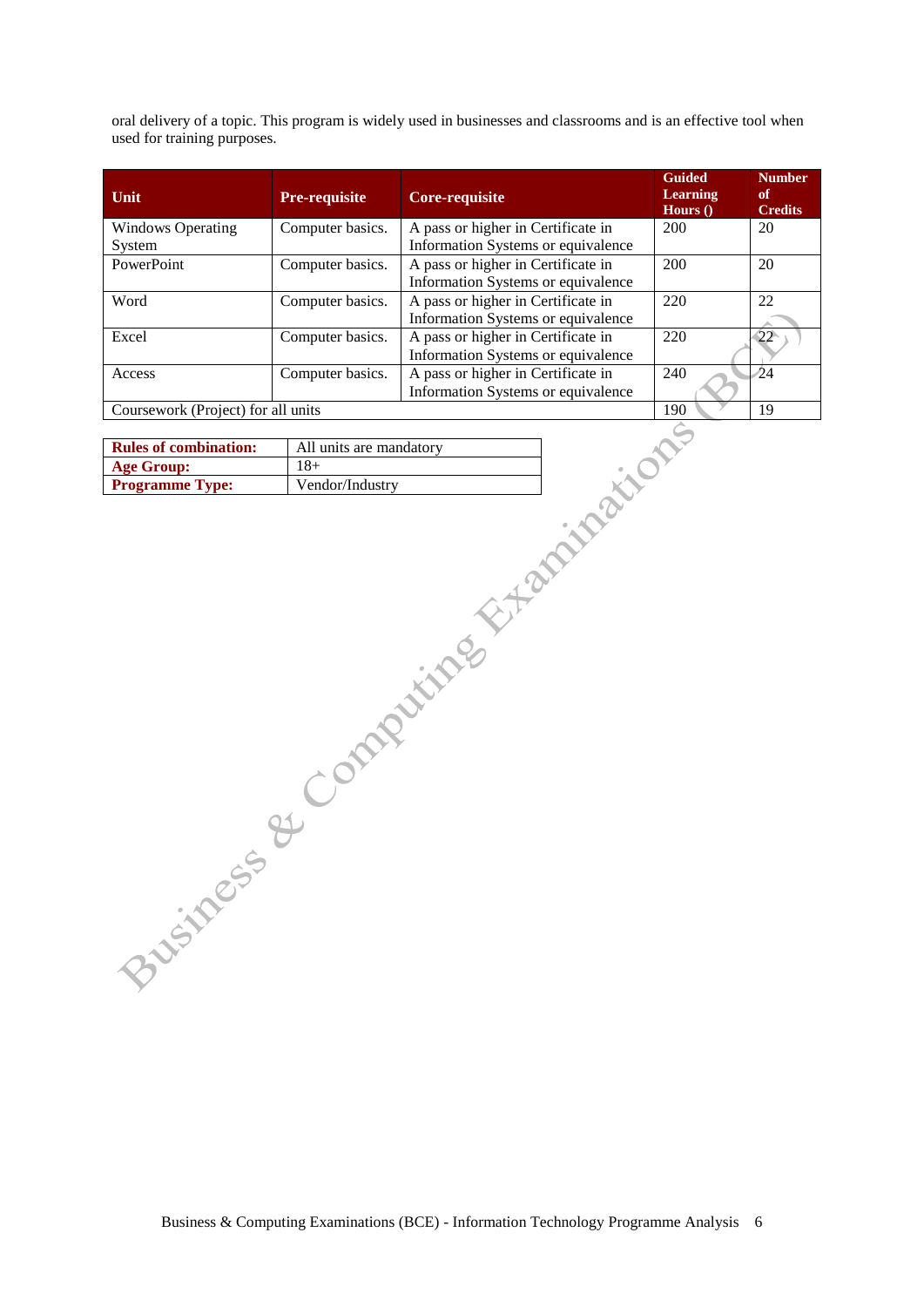|    | <b>Windows Operating System Learning Hours Learning Hours Information Sheet</b> |                |                                                      |                                |                                                             |                                   |                   |                  |
|----|---------------------------------------------------------------------------------|----------------|------------------------------------------------------|--------------------------------|-------------------------------------------------------------|-----------------------------------|-------------------|------------------|
|    |                                                                                 |                |                                                      |                                | <b>Notional Learning Hours</b>                              |                                   |                   |                  |
|    | <b>Unit Titles</b>                                                              | <b>Credits</b> | <b>Guided</b> /<br><b>Contact</b><br><b>Learning</b> | Independent<br><b>Learning</b> | <b>Research</b><br><b>Activities /</b><br><b>Group Work</b> | <b>Assessment</b><br>(self/class) | <b>Coursework</b> | <b>Total</b>     |
| 01 | Windows operating system basics, text processing and<br>basic file management   | 2.0            | 8                                                    | 6                              |                                                             |                                   |                   | 20               |
| 02 | Customising the user environment and managing disk<br>storage                   | 2.0            | 8                                                    | 6                              |                                                             | 2                                 |                   | 20               |
| 03 | Printer management                                                              | 2.0            | 8                                                    | <sub>6</sub>                   |                                                             |                                   |                   | 20               |
| 04 | Creating files and folders                                                      | 2.0            | O                                                    |                                |                                                             |                                   |                   | 20               |
| 05 | Windows multimedia functionalities                                              | 2.0            |                                                      |                                |                                                             |                                   |                   | 20               |
| 06 | Connecting to the internet and customising<br>internet explorer                 | 2.0            | 8                                                    |                                |                                                             |                                   |                   | 20               |
| 07 | Computer networking basics                                                      | 2.0            | 8                                                    |                                | 2                                                           |                                   |                   | 20               |
| 08 | Linking objects in Windows                                                      | 2.0            | 8                                                    |                                |                                                             | $\bigcap$                         |                   | 20               |
| 09 | Troubleshooting Windows operating system                                        | 2.0            | 8                                                    | $\sigma$                       |                                                             |                                   |                   | 20               |
| 10 | Installing and upgrading programs                                               | 2.0            |                                                      | h                              | 2                                                           |                                   |                   | $\underline{20}$ |
|    |                                                                                 | <b>20.0</b>    |                                                      |                                |                                                             |                                   |                   | 200              |

#### з£ **Windows Operating System Learning Hours Learning Hours Information Sheet**

# **PowerPoint Learning Hours Information Sheet**

|    |                                            |                | <b>Notional Learning Hours</b> |                    |                     |                   |                   |                 |
|----|--------------------------------------------|----------------|--------------------------------|--------------------|---------------------|-------------------|-------------------|-----------------|
|    | <b>Unit Titles</b>                         | <b>Credits</b> | <b>Guided</b> /                | <b>Independent</b> | <b>Research</b>     | <b>Assessment</b> | <b>Coursework</b> | <b>Total</b>    |
|    |                                            |                | <b>Contact</b>                 | <b>Learning</b>    | <b>Activities /</b> | (self/class)      |                   |                 |
|    |                                            |                | <b>Learning</b>                |                    | <b>Group Work</b>   |                   |                   |                 |
| 01 | Powerpoint environment                     | 2.0            |                                |                    |                     |                   |                   | 20              |
| 02 | Powerpoint presentation basics             | 2.0            |                                |                    |                     |                   |                   | 20              |
| 03 | Adding header and footer to slides         | 2.0            |                                |                    |                     |                   |                   | 20              |
| 04 | Applying formats to presentations          | 2.0            |                                |                    |                     |                   |                   | 20              |
| 05 | Important data                             | 2.0            |                                |                    |                     |                   |                   | 20              |
| 06 | Adding images and charts to presentations  | 2.0            |                                |                    |                     |                   |                   | 20              |
| 07 | Applying and customising slide transitions | 2.0            |                                |                    |                     |                   |                   | 20              |
| 08 | Creating powerpoint templates              | 2.0            |                                |                    |                     |                   |                   | 20              |
| 09 | Inserting hyperlinks on a presentation     | 2.0            |                                |                    |                     |                   |                   | 20              |
| 10 | Delivering presentations                   | 2.0            |                                |                    |                     |                   |                   | $\overline{20}$ |
|    |                                            | <b>20.0</b>    | 80                             |                    |                     |                   |                   | <b>200</b>      |

Business & Computing Examinations (BCE) - Information Technology Programme Analysis 7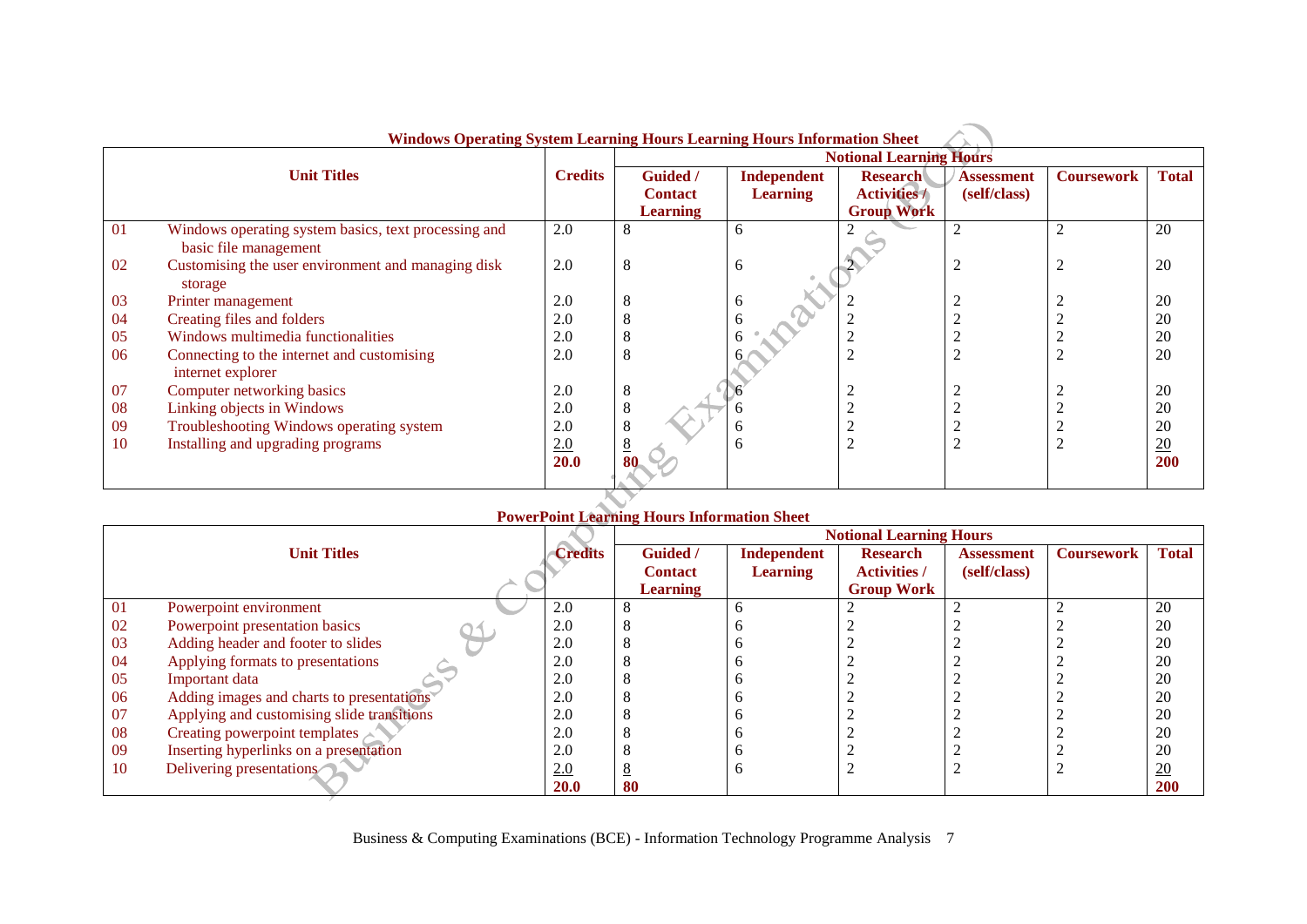|    |                                                               |                | <b>Word Learning Hours Information Sheet</b> |                    |                                |                   |                   |              |
|----|---------------------------------------------------------------|----------------|----------------------------------------------|--------------------|--------------------------------|-------------------|-------------------|--------------|
|    |                                                               |                |                                              |                    | <b>Notional Learning Hours</b> |                   |                   |              |
|    | <b>Unit Titles</b>                                            | <b>Credits</b> | Guided /                                     | <b>Independent</b> | <b>Research</b>                | <b>Assessment</b> | <b>Coursework</b> | <b>Total</b> |
|    |                                                               |                | <b>Contact</b>                               | <b>Learning</b>    | <b>Activities</b> /            | (self/class)      |                   |              |
|    |                                                               |                | <b>Learning</b>                              |                    | <b>Group Work</b>              |                   |                   |              |
| 01 | Basic word processing features                                | 2.0            |                                              | 6                  |                                |                   |                   | 20           |
| 02 | Proficiency in editing and formatting documents               | 2.0            |                                              |                    |                                |                   |                   | 20           |
| 03 | Word page format orientation                                  | 2.0            |                                              | h                  |                                |                   |                   | 20           |
| 04 | Creating tables in Word                                       | 2.0            |                                              |                    |                                |                   |                   | 20           |
| 05 | Creating index, table of contents, inserting headers, footers | 2.0            |                                              |                    |                                |                   |                   | 20           |
| 06 | Bookmarks and creating styles and templates in Word           | 2.0            |                                              |                    |                                |                   |                   | 20           |
| 07 | Creating databases and mail merge documents                   | 2.0            |                                              |                    |                                |                   |                   | 20           |
| 08 | Linking and embedding documents                               | 2.0            | 8                                            |                    |                                |                   |                   | 20           |
| 09 | Inserting footnotes, captions and cross-references            | 2.0            | ð                                            |                    |                                |                   |                   | 20           |
| 10 | Tracking, accepting and rejecting changes                     | 2.0            |                                              | h                  |                                |                   |                   | 20           |
| 11 | Creating forms in Word and using macros in Word               | 2.0            |                                              | h                  | $\overline{2}$                 |                   |                   | 20           |
|    |                                                               | <b>22.0</b>    | 88                                           |                    |                                |                   |                   | 220          |

# **Excel Learning Hours Learning Hours Information Sheet**

|    |                                                  |                |                 | <b>EACG LCarming Trours Lcarming Trours Information Succe</b> | <b>Notional Learning Hours</b> |                   |                   |                 |
|----|--------------------------------------------------|----------------|-----------------|---------------------------------------------------------------|--------------------------------|-------------------|-------------------|-----------------|
|    | <b>Unit Titles</b>                               | <b>Credits</b> | <b>Guided</b> / | <b>Independent</b>                                            | <b>Research</b>                | <b>Assessment</b> | <b>Coursework</b> | <b>Total</b>    |
|    |                                                  |                | <b>Contact</b>  | <b>Learning</b>                                               | <b>Activities /</b>            | (self/class)      |                   |                 |
|    |                                                  |                | <b>Learning</b> |                                                               | <b>Group Work</b>              |                   |                   |                 |
| 01 | Basic excel spreadsheet features                 | 2.0            |                 |                                                               |                                |                   |                   | 20              |
| 02 | Using functions and formulas in Excel            | 2.0            |                 |                                                               |                                |                   |                   | 20              |
| 03 | Copying and moving formulas and functions        | 2.0            |                 |                                                               |                                |                   |                   | 20              |
| 04 | Creating charts in Excel                         | 2.0            |                 |                                                               |                                |                   |                   | 20              |
| 05 | Creating, maintaining and formatting data groups | 2.0            |                 |                                                               |                                |                   |                   | 20              |
| 06 | Data validation using functions                  | 2.0            |                 |                                                               |                                |                   |                   | 20              |
| 07 | Creating templates and consolidating data        | 2.0            |                 |                                                               |                                |                   |                   | 20              |
| 08 | <b>Exporting data</b>                            | 2.0            |                 |                                                               |                                |                   |                   | 20              |
| 09 | The auditing toolbar                             | 2.0            |                 |                                                               |                                |                   |                   | 20              |
| 10 | Creating excel and report scenarios              | 2.0            |                 |                                                               |                                |                   |                   | 20              |
|    | Goal-seeking tool reports                        | 2.0            |                 |                                                               |                                |                   |                   | $\overline{20}$ |
|    |                                                  | <b>22.0</b>    | 88              |                                                               |                                |                   |                   | 220             |

Business & Computing Examinations (BCE) - Information Technology Programme Analysis 8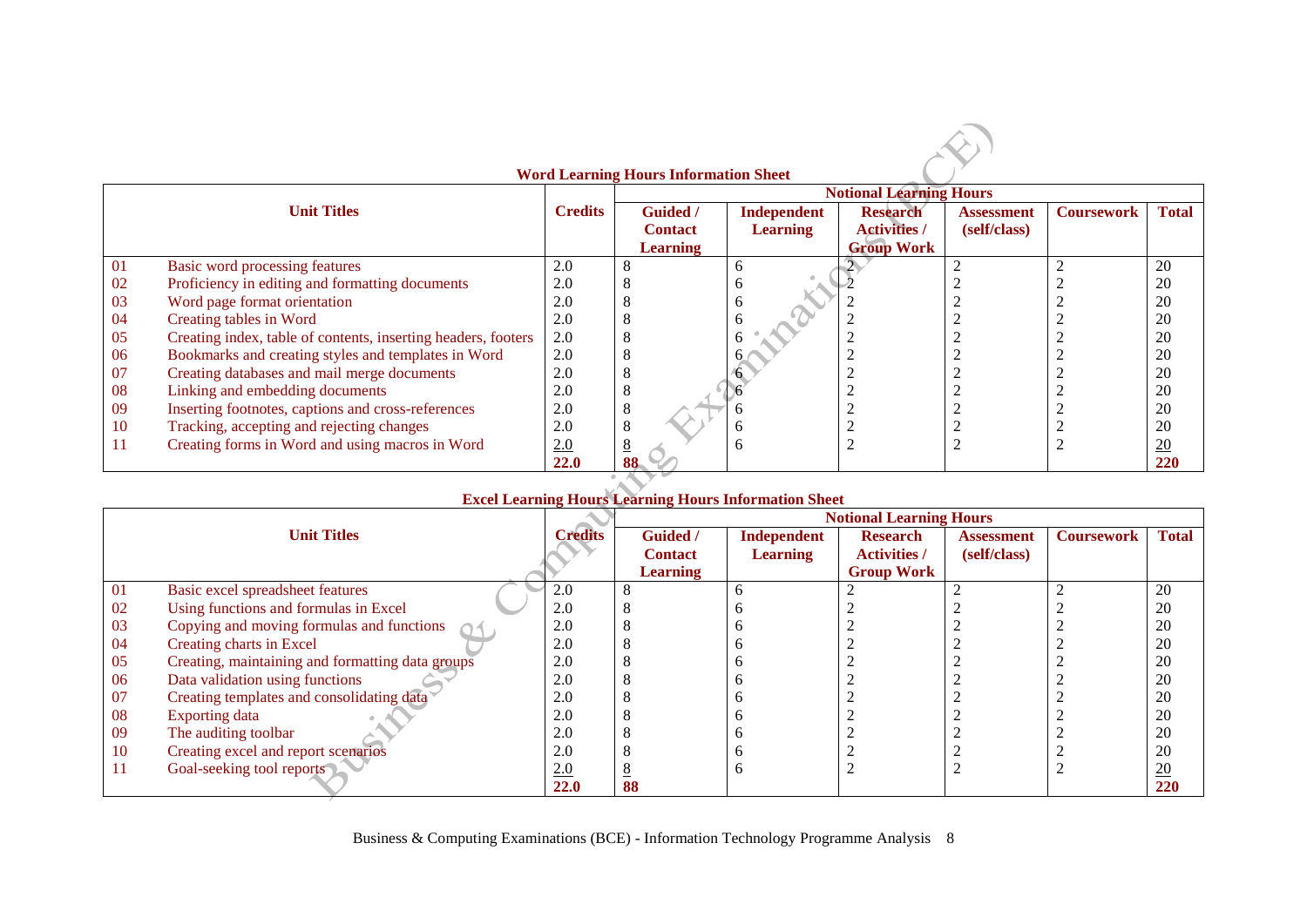|    |                                              |                | Access Learning Hours Information Sheet |                                | <b>Notional Learning Hours</b>         |                                   |                   |                 |
|----|----------------------------------------------|----------------|-----------------------------------------|--------------------------------|----------------------------------------|-----------------------------------|-------------------|-----------------|
|    | <b>Unit Titles</b>                           | <b>Credits</b> | <b>Guided</b> /<br><b>Contact</b>       | Independent<br><b>Learning</b> | <b>Research</b><br><b>Activities /</b> | <b>Assessment</b><br>(self/class) | <b>Coursework</b> | <b>Total</b>    |
|    |                                              |                | <b>Learning</b>                         |                                | <b>Group Work</b>                      |                                   |                   |                 |
| 01 | Access database environment                  | 2.0            | ◠                                       | h                              |                                        |                                   |                   | 20              |
| 02 | Access database components                   | 2.0            | Õ                                       | n                              |                                        |                                   |                   | 20              |
| 03 | Data types, field names and datasheet view   | 2.0            | 8                                       |                                |                                        |                                   |                   | 20              |
| 04 | Populating tables                            | 2.0            |                                         |                                |                                        |                                   |                   | 20              |
| 05 | Access data validation                       | 2.0            |                                         |                                |                                        |                                   |                   | 20              |
| 06 | Processing queries and reports in Access     | 2.0            | Õ                                       | b                              |                                        |                                   |                   | 20              |
| 07 | <b>Importing data from Excel</b>             | 2.0            |                                         |                                |                                        |                                   |                   | 20              |
| 08 | Creating forms                               | 2.0            | ◠                                       |                                |                                        |                                   |                   | 20              |
| 09 | Referential integrity                        | 2.0            | ◠                                       |                                |                                        |                                   |                   | 20              |
| 10 | Analysing aggregate functions                | 2.0            | 8                                       |                                |                                        |                                   |                   | 20              |
| 11 | Using switchboard manager                    | 2.0            | 8                                       |                                |                                        |                                   |                   | 20              |
| 12 | Creating Visual Basic applications in Access | 2.0            | 8                                       |                                |                                        |                                   |                   | $\overline{20}$ |
|    |                                              | 24.0           | 96                                      |                                |                                        |                                   |                   | <b>240</b>      |

**Access Learning Hours Information Sheet**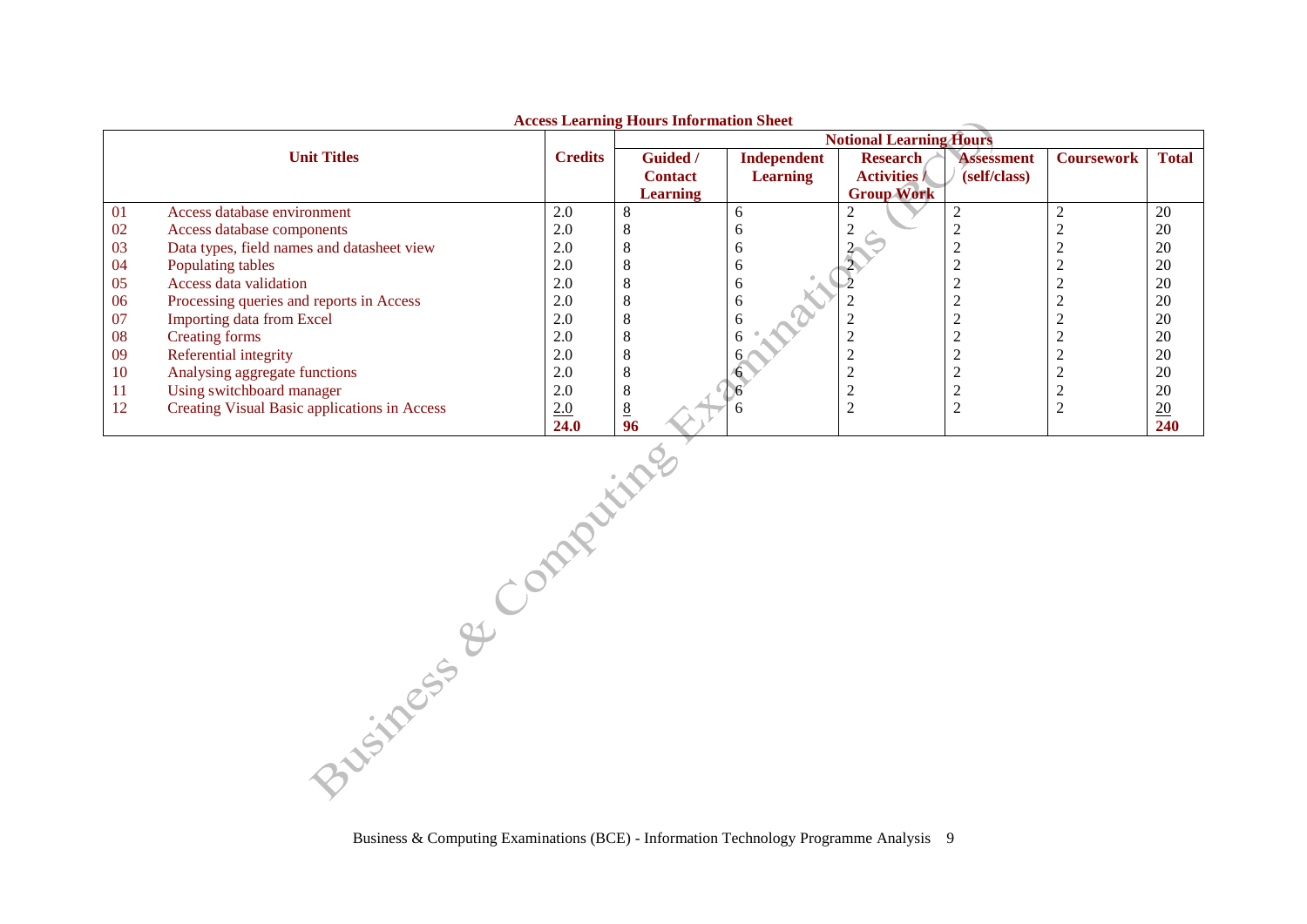### **Level 6 Advanced Diploma in Information Technology (131 Credits)**

The Level 6 Advanced Diploma in Information Technology focus on complex issues in Windows Operating System, Word, Excel, Access and Email Communication & Internet Technology. The Programme prepare learners to work as Senior IT Managers, with a thorough understanding of highly developed computer applications.

*Why does the Programme exists* – This Programme prepare learners for complex and advanced features of Windows Operating System, Word, Access, Excel, Email Communication & Internet Technology. On completion of the Programme, learners will be able to: create and use templates, conditional formatting, data validation, protection, import/export, macros, advanced emailing tools including printing options. Also included is working with multiple pages, creating formulas and formatting across pages, consolidating data, formula auditing; advanced functions. The aim of the Programme is to produce highly qualified Senior IT Managers who can design complex application programs and solve information technology problems.

*How it fits into the larger programme* – The Level 6 Advanced Diploma in Information Technology enable learners to learn complex topics, giving them a choice of advancing into further education or look for employment. The Level 6 Diploma Programme give learners extra advantage when diversifying to other Programmes.

*For whom it was designed* – The Level 6 Advanced Diploma in Information Technology is designed for Level 5 Diploma in Information Technology holders or equivalent Programme interested in pursuing further education or improving credentials to look for employment.

*How it will benefit learners* – The Level 6 Diploma in Information Technology focuses on advanced topics which are extremely important, for example, macros and formulas in Word, Excel and Access. To be competitive, learners need to go an extra mile and stand out and be able to perform complicated formulas, troubleshooting internet and email issues – something few people can do.

### *Units:*

- Advanced Windows Desktop Operating System
- Email Communication & Internet Technology
- Advanced Word
- Advanced Excel
- Advanced Access

**Advanced Windows Desktop Operating System** – an overview of how devices are connected and managed in a Desktop environment as compared to Network environment. The operating system is responsible for allowing users to log on and off. Another important aspect of the operating system is security.

**Email Communication & Internet Technology** – we can not underestimate the importance of email communication today, hence knowledge of internet technology and security implications can help many organisations. Microsoft Outlook is a personal information manager that is made up primarily of the following components: The *Mail* component lets you send, receive and manage email messages. The *Calendar* is used to keep track of appointments and plan meetings with other Outlook users. The *Contact*s area is used to maintain address information for all internal and external contacts.

**Advanced Word** –features include tracking changes, inserting comments and using the highlight tool in a document. Forms play a vital role and also document index.

**Advanced Excel** – features include (i) sorting, filtering and grouping (ii) data validation (iii) protecting a workbook (iv) financial functions (v) what-if analysis (vi) exporting data (vii) macros.

**Advanced Access** – features include (i) object linking and embedding (ii) advanced queries (iii) custom forms (iv) customising reports (v) PivotTables, PivotCharts, XML and SQL server (vi) relational relationships (vii) macros.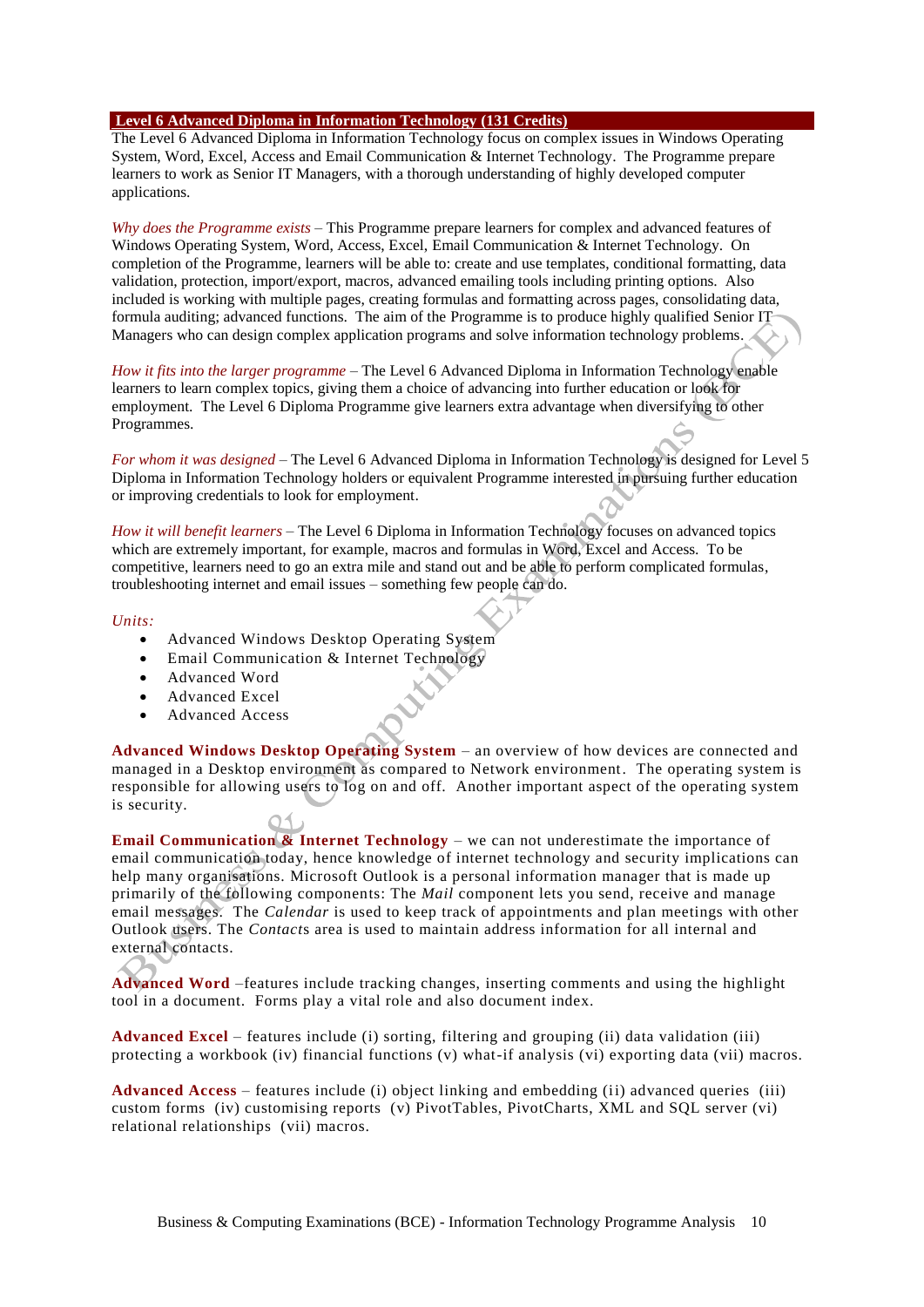| Unit                                                     | <b>Pre-requisite</b>                  | <b>Core-requisite</b>                                                                       | <b>Guided</b><br><b>Learning</b><br>Hours $()$ | <b>Number</b><br>of Credits |  |  |
|----------------------------------------------------------|---------------------------------------|---------------------------------------------------------------------------------------------|------------------------------------------------|-----------------------------|--|--|
| <b>Advanced Windows</b><br><b>Operating System</b>       | Good knowledge of<br>file management. | A pass or higher in Diploma in<br>Information Technology or                                 | 200                                            | 20                          |  |  |
| Email<br>Communication and<br><b>Internet Technology</b> | Good knowledge of<br>file management. | equivalence.<br>A pass or higher in Diploma in<br>Information Technology or<br>equivalence. | 240                                            | 24                          |  |  |
| <b>Advanced Word</b>                                     | Good knowledge of<br>file management. | A pass or higher in Diploma in<br>Information Technology or<br>equivalence.                 | 220                                            | 22                          |  |  |
| <b>Advanced Excel</b>                                    | Good knowledge of<br>file management. | A pass or higher in Diploma in<br>Information Technology or<br>equivalence.                 | 220                                            | 22                          |  |  |
| <b>Advanced Access</b>                                   | Good knowledge of<br>file management. | A pass or higher in Diploma in<br>Information Technology or<br>equivalence.                 | 220                                            | 22                          |  |  |
|                                                          | Coursework (Project) for all units    |                                                                                             |                                                |                             |  |  |

| <b>Rules of combination:</b> | All units are mandatory |
|------------------------------|-------------------------|
| <b>Age Group:</b>            | $19+$                   |
| <b>Programme Type:</b>       | Vendor/Industry         |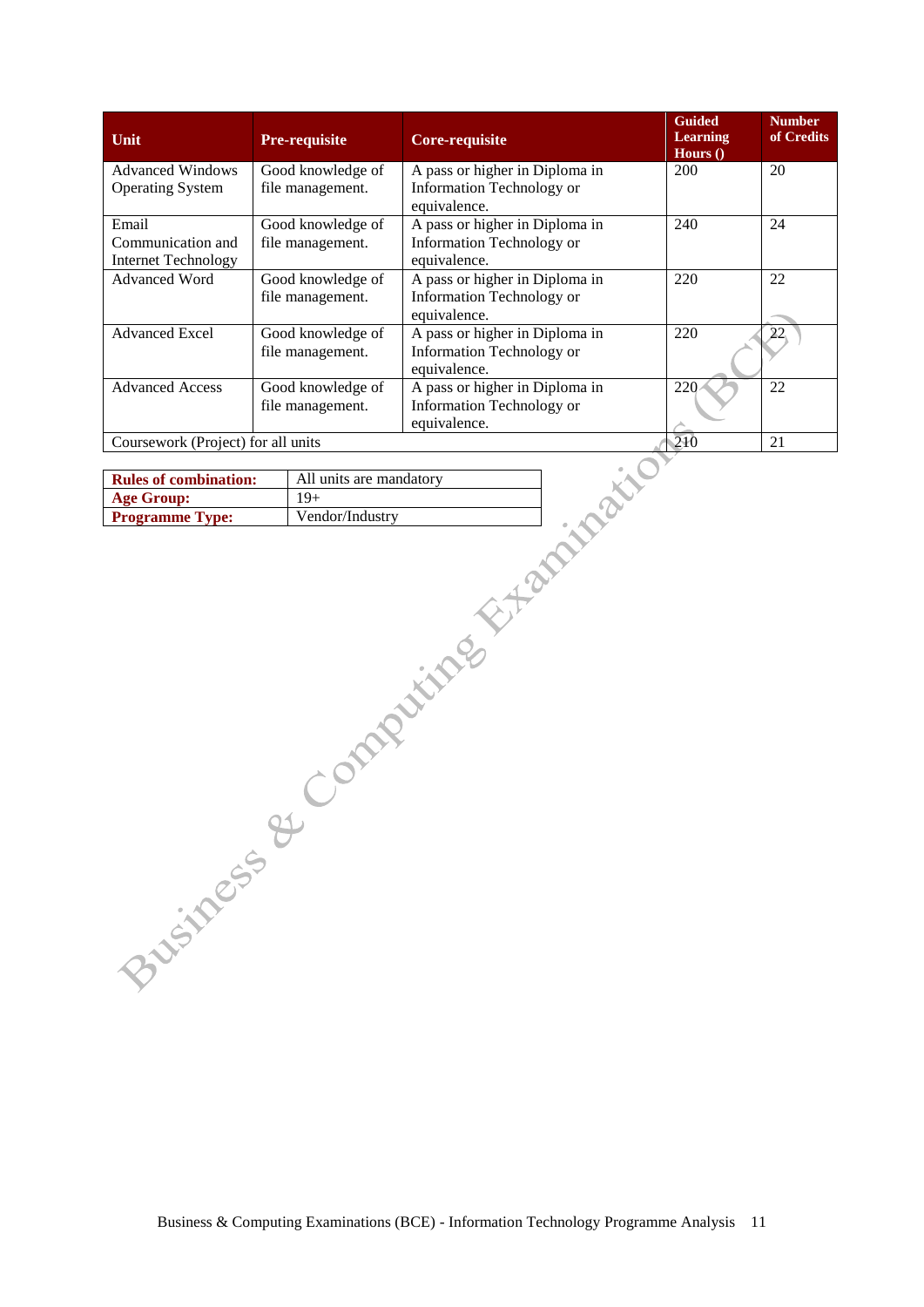|                    |                                                      | $\alpha$ , ance $\alpha$ , may $\alpha$ , eperating $\beta$ , seem now ming rrows information sheet<br><b>Notional Learning Hours</b> |                 |                 |                     |                   |                   |              |
|--------------------|------------------------------------------------------|---------------------------------------------------------------------------------------------------------------------------------------|-----------------|-----------------|---------------------|-------------------|-------------------|--------------|
| <b>Unit Titles</b> |                                                      | <b>Credits</b>                                                                                                                        | <b>Guided</b> / | Independent     | <b>Research</b>     | <b>Assessment</b> | <b>Coursework</b> | <b>Total</b> |
|                    |                                                      |                                                                                                                                       | <b>Contact</b>  | <b>Learning</b> | <b>Activities</b> / | (self/class)      |                   |              |
|                    |                                                      |                                                                                                                                       | <b>Learning</b> |                 | <b>Group Work</b>   |                   |                   |              |
| 01                 | Managing system devices and device drivers           | 2.0                                                                                                                                   |                 |                 |                     |                   |                   | 20           |
| 02                 | Different operating systems and functions            | 2.0                                                                                                                                   |                 |                 |                     |                   |                   | 20           |
| 03                 | Installing operating system,                         | 2.0                                                                                                                                   |                 |                 |                     |                   |                   | 20           |
| 04                 | Optimising and maintaining Windows operating system  | 2.0                                                                                                                                   |                 |                 |                     |                   |                   | 20           |
| 05                 | Computer motherboard form factors and power supplies | 2.0                                                                                                                                   |                 |                 |                     |                   |                   | 20           |
| 06                 | Different types and features of motherboards         | 2.0                                                                                                                                   |                 |                 |                     |                   |                   | 20           |
| 07                 | Web browsers and navigating the web                  | 2.0                                                                                                                                   |                 |                 |                     |                   |                   | 20           |
| 08                 | Networking services and basics of TCP/IP             | 2.0                                                                                                                                   |                 |                 |                     |                   |                   | 20           |
| 09                 | Inter-application communication                      | 2.0                                                                                                                                   |                 |                 |                     |                   |                   | 20           |
| 10                 | Troubleshooting operating system failures            | 2.0                                                                                                                                   |                 |                 |                     |                   |                   | 20           |
|                    |                                                      | <b>20.0</b>                                                                                                                           | 80              |                 |                     |                   |                   | 200          |

## **Advanced Windows Operating System Learning Hours Information Sheet**

|                    | Email Communication and Internet Technology Learning Hours Information Sheet |               |                                |                    |                     |                   |                   |              |  |
|--------------------|------------------------------------------------------------------------------|---------------|--------------------------------|--------------------|---------------------|-------------------|-------------------|--------------|--|
|                    |                                                                              |               | <b>Notional Learning Hours</b> |                    |                     |                   |                   |              |  |
| <b>Unit Titles</b> |                                                                              |               | Guided /                       | <b>Independent</b> | <b>Research</b>     | <b>Assessment</b> | <b>Coursework</b> | <b>Total</b> |  |
|                    |                                                                              |               | Contact                        | <b>Learning</b>    | <b>Activities</b> / | (self/class)      |                   |              |  |
|                    |                                                                              |               | Learning                       |                    | <b>Group Work</b>   |                   |                   |              |  |
| 01                 | Uses, impacts and controversies of the Internet                              | 2.0           |                                | h                  |                     |                   |                   | 20           |  |
| 02                 | Internet criminal activities                                                 | $2.0^{\circ}$ |                                |                    |                     |                   |                   | 20           |  |
| 03                 | Internet connection options, technologies and equipment                      | 2.0<          |                                | n                  |                     |                   |                   | 20           |  |
| 04                 | Web mail services                                                            | 2.0           |                                |                    |                     |                   |                   | 20           |  |
| 05                 | Email communication programs                                                 | 2.0           | Δ                              |                    |                     |                   |                   | 20           |  |
| 06                 | Creating email                                                               | 2.0           |                                |                    |                     |                   |                   | 20           |  |
| 07                 | Creating groups                                                              | 2.0           |                                |                    |                     |                   |                   | 20           |  |
| 08                 | Email address                                                                | 2.0           |                                |                    |                     |                   |                   | 20           |  |
| 09                 | <b>Email features</b>                                                        | 2.0           |                                |                    |                     |                   |                   | 20           |  |
| 10                 | Internet backbone and various technical services                             | 2.0           |                                | n                  |                     |                   |                   | 20           |  |
| 11                 | Internet privacy, surveillance issues                                        | 2.0           |                                |                    |                     |                   |                   | 20           |  |
| 12                 | Tools for creating websites and web hosting services                         | 2.0           | ▵                              | n                  |                     |                   |                   | 20           |  |
|                    |                                                                              | 24.0          | 96                             |                    |                     |                   |                   | 240          |  |
|                    |                                                                              |               |                                |                    |                     |                   |                   |              |  |
|                    |                                                                              |               |                                |                    |                     |                   |                   |              |  |
|                    |                                                                              |               |                                |                    |                     |                   |                   |              |  |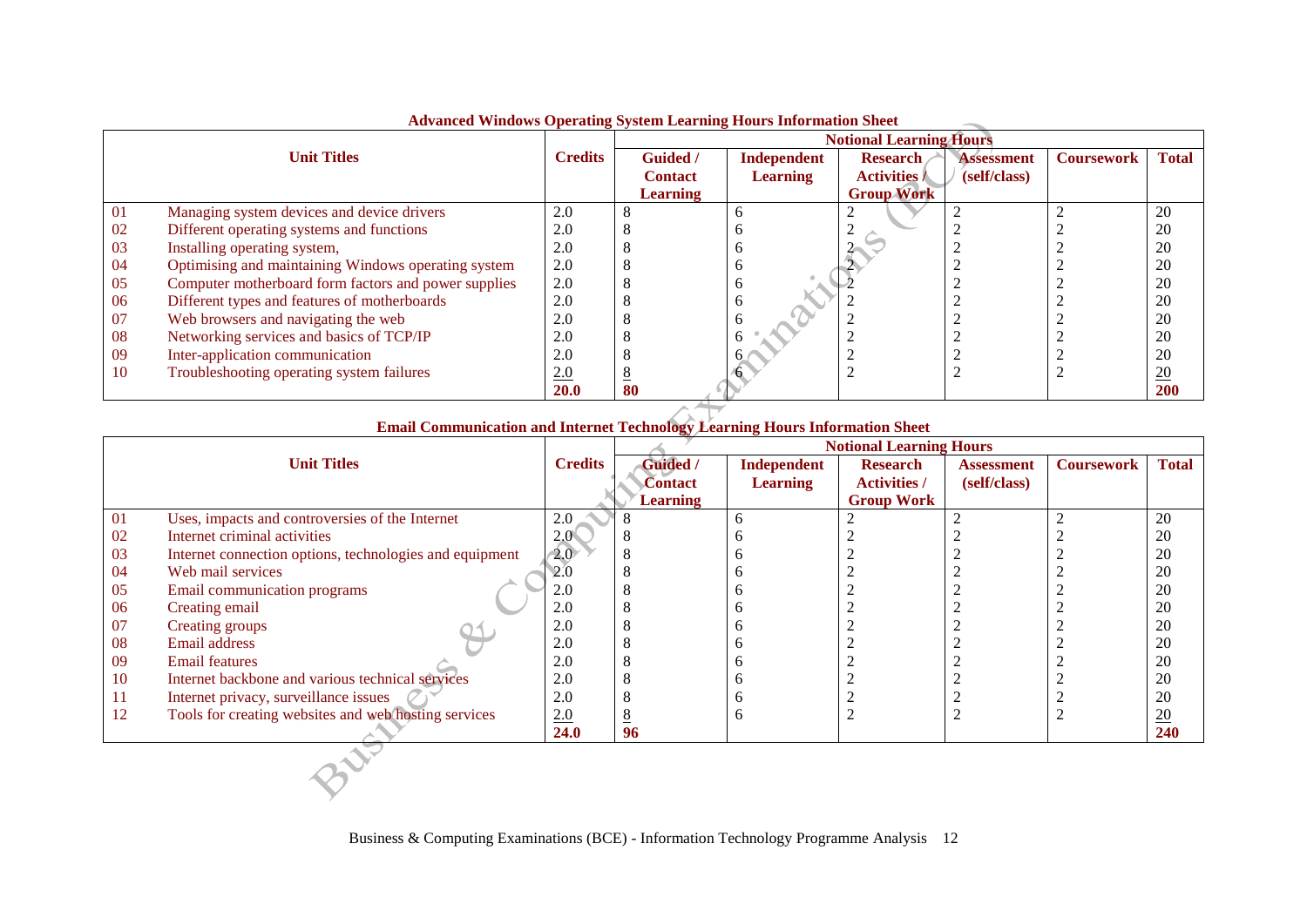|     |                                                       |                | <i><b>TWO ancea</b></i> World Ecarning Hours have mation sheet<br><b>Notional Learning Hours</b> |                                |                                        |                                   |                   |                  |
|-----|-------------------------------------------------------|----------------|--------------------------------------------------------------------------------------------------|--------------------------------|----------------------------------------|-----------------------------------|-------------------|------------------|
|     | <b>Unit Titles</b>                                    | <b>Credits</b> | Guided /<br><b>Contact</b>                                                                       | Independent<br><b>Learning</b> | <b>Research</b><br><b>Activities /</b> | <b>Assessment</b><br>(self/class) | <b>Coursework</b> | <b>Total</b>     |
|     |                                                       |                | <b>Learning</b>                                                                                  |                                | <b>Group Work</b>                      |                                   |                   |                  |
|     |                                                       |                |                                                                                                  |                                |                                        |                                   |                   | 20               |
| 01  | Using the highlight tool to track and insert comments | 2.0            |                                                                                                  | n                              |                                        |                                   |                   |                  |
| 02  | Automating and customising word documents             | 2.0            |                                                                                                  |                                |                                        |                                   |                   | 20               |
| 03  | Creating on screen forms                              | 2.0            |                                                                                                  |                                |                                        |                                   |                   | 20               |
| 04  | Creating index entries                                | 2.0            |                                                                                                  | o                              |                                        |                                   |                   | 20               |
| 05  | Mail merge tool                                       | 2.0            |                                                                                                  | n                              |                                        |                                   |                   | 20               |
| 06  | Working with shapes, text boxes, pictures             | 2.0            |                                                                                                  | o                              |                                        |                                   |                   | 20               |
| -07 | <b>Inserting pictures</b>                             | 2.0            |                                                                                                  |                                |                                        |                                   |                   | 20               |
| 08  | Styles and themes                                     | 2.0            |                                                                                                  |                                |                                        |                                   |                   | 20               |
| 09  | Inserting formulas in Word                            | 2.0            |                                                                                                  |                                |                                        |                                   |                   | 20               |
| 10  | Importing and exporting                               | 2.0            |                                                                                                  |                                |                                        |                                   |                   | 20               |
| 11  | Work option tools                                     | 2.0            |                                                                                                  |                                |                                        |                                   |                   | $\underline{20}$ |
|     |                                                       | 22.0           | 88                                                                                               |                                |                                        |                                   |                   | 220              |

### **Advanced Word Learning Hours Information Sheet**

# **Advanced Excel Learning Hours Information Sheet**

|    |                                                         |                | <b>Notional Learning Hours</b> |                 |                     |                   |                   |                  |
|----|---------------------------------------------------------|----------------|--------------------------------|-----------------|---------------------|-------------------|-------------------|------------------|
|    | <b>Unit Titles</b>                                      | <b>Credits</b> | Guided /                       | Independent     | <b>Research</b>     | <b>Assessment</b> | <b>Coursework</b> | <b>Total</b>     |
|    |                                                         |                | <b>Contact</b>                 | <b>Learning</b> | <b>Activities /</b> | (self/class)      |                   |                  |
|    |                                                         |                | <b>Learning</b>                |                 | <b>Group Work</b>   |                   |                   |                  |
| 01 | Designing a Workbook and creating Pivot tables          | 2.0            | 8                              | <sub>6</sub>    |                     |                   |                   | 20               |
| 02 | Data validation using logical functions                 | $2.0^\circ$    |                                | n               |                     |                   |                   | 20               |
| 03 | Auditing and sharing workbook                           | 2.0            | ◠                              |                 |                     |                   |                   | 20               |
| 04 | <b>Excel Financial functions</b>                        | 2.0            | 8                              | n               |                     |                   |                   | 20               |
| 05 | Performing complex tasks using What-if-analysis         | 2.0            |                                |                 |                     |                   |                   | 20               |
| 06 | Locking cells                                           | 2.0            |                                |                 |                     |                   |                   | 20               |
| 07 | <b>Inserting passwords</b>                              | 2.0            | ◠                              |                 |                     |                   |                   | 20               |
| 08 | Linking workbooks                                       | 2.0            |                                |                 |                     |                   |                   | 20               |
| 09 | Importing external data into Excel                      | 2.0            | ◠                              |                 |                     |                   |                   | 20               |
| 10 | Protecting workbook, formatting and customising ribbons | 2.0            |                                |                 |                     |                   |                   | 20               |
| 11 | Creating Visual Basic applications                      | 2.0            | 8                              | <sub>0</sub>    |                     |                   |                   | $\underline{20}$ |
|    |                                                         | 22.0           | 88                             |                 |                     |                   |                   | 220              |
|    |                                                         |                |                                |                 |                     |                   |                   |                  |
|    |                                                         |                |                                |                 |                     |                   |                   |                  |
|    |                                                         |                |                                |                 |                     |                   |                   |                  |